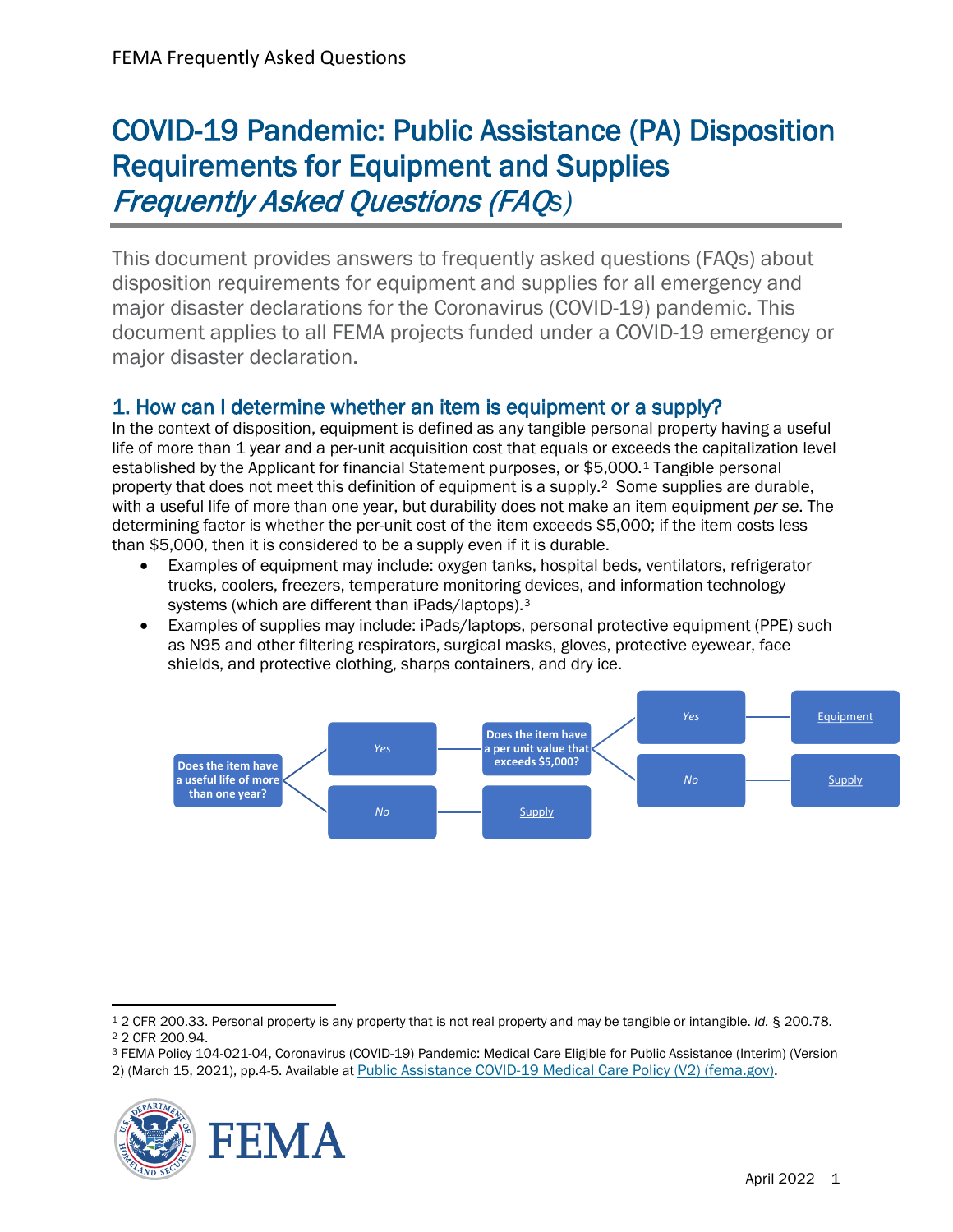# 2. Are there different disposition requirements for different types of Applicants?

Yes. Under Federal regulations, and under FEMA's disposition policy, different disposition requirements apply to equipment and supplies for different types of Applicants. When equipment and supplies that were acquired with Federal funding are no longer needed for the original project or program or other activities supported by a Federal agency, there are certain disposition requirements that apply under Federal regulations.<sup>[4](#page-1-0)</sup> If applicable as explained below, an Applicant must provide FEMA the current fair market value (FMV) and compensate FEMA for its share of the original purchase. In accordance with FEMA's disposition policy, FEMA applies this requirement by reducing funding by the applicable amount.<sup>[5](#page-1-1)</sup> This section further outlines specifications of these requirements.

For equipment disposition, there are different requirements for State/Territory Applicants than for all other Applicants. For supplies, the same disposition requirements apply to all types of Applicants.

### **Equipment**

When equipment purchased with PA funding is no longer needed for the original project or program, Federal regulations require State and Territorial Applicants to dispose of equipment in accordance with their own laws and procedures.<sup>[6](#page-1-2)</sup> When allowable pursuant to their own laws and procedures, States and Territorial Applicants may not be required to provide FMV to FEMA for equipment.

For Tribal, local government, and Private Nonprofit (PNP) Applicants, when equipment purchased with PA funding is no longer needed for response to or recovery from the incident, these Applicants:

- May use the items for other Federally funded programs or projects, provided the Applicant informs FEMA, or
- Must calculate the FMV of the individual items of equipment. Applicants must provide the current FMV for items that have a current FMV of \$5,000 or more. FEMA reduces eligible project funding by the applicable amount if it is over \$5,000. If the individual item of equipment has a current FMV less than \$5,000, FEMA does not reduce the eligible project funding.[7](#page-1-3)

#### **Supplies**

When supplies are no longer needed for Federally funded programs or projects, all Applicants, including State and Territorial government Applicants, must calculate the current FMV of any unused residual supplies (including materials) that FEMA funded for any of its projects and determine the aggregate total.<sup>[8](#page-1-4)</sup> The Applicant must provide FEMA the current FMV if the aggregate total of unused residual supplies is greater than \$5,000. FEMA reduces eligible funding by any applicable amount.<sup>9</sup> If the aggregate total of unused residual supplies is less than \$5,000, FEMA does not reduce the eligible project funding.[10](#page-1-6)

<span id="page-1-5"></span><span id="page-1-4"></span><span id="page-1-3"></span><sup>8</sup> Id.

<span id="page-1-0"></span><sup>4</sup> 2 CFR 200.313(e).

<span id="page-1-1"></span><sup>5</sup> Public Assistance Program and Policy Guide (PAPPG), FP 104-009-2, p. 29 (Apr. 2018).

<span id="page-1-2"></span><sup>6</sup> 2 CFR 200.313(b).

<sup>7</sup> PAPPG, p. 29.

<sup>9</sup> Id. p. 30.

<span id="page-1-6"></span><sup>10</sup> Id.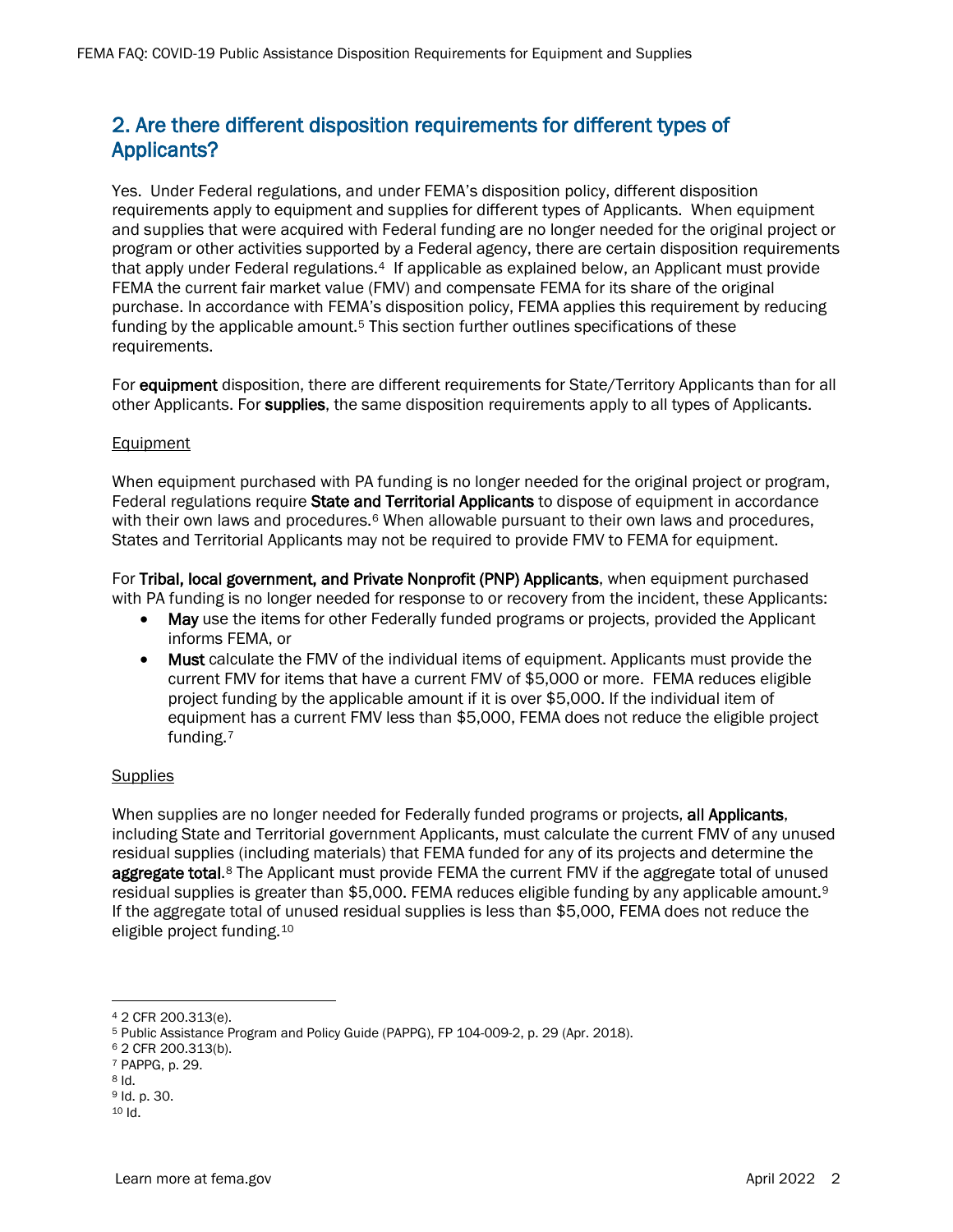| <b>DISPOSITION REQUIREMENTS</b><br>When purchased equipment or supplies (including materials) are no longer needed for Federally funded projects |                                                                                                                                                                                                                                                                                                                                                                                                                                                                                           |                                                                                                                                                                                                                                                                                                                                                                                                |  |  |  |  |  |  |  |
|--------------------------------------------------------------------------------------------------------------------------------------------------|-------------------------------------------------------------------------------------------------------------------------------------------------------------------------------------------------------------------------------------------------------------------------------------------------------------------------------------------------------------------------------------------------------------------------------------------------------------------------------------------|------------------------------------------------------------------------------------------------------------------------------------------------------------------------------------------------------------------------------------------------------------------------------------------------------------------------------------------------------------------------------------------------|--|--|--|--|--|--|--|
|                                                                                                                                                  | <b>Type of Good</b>                                                                                                                                                                                                                                                                                                                                                                                                                                                                       |                                                                                                                                                                                                                                                                                                                                                                                                |  |  |  |  |  |  |  |
| Entity                                                                                                                                           | Equipment<br>Any tangible personal property<br>(including information<br>technology systems) having a<br>useful life of more than 1 year<br>and a per-unit acquisition cost<br>that equals or exceeds the<br>capitalization level established<br>by the Applicant for financial<br>Statement purposes, or \$5,000,<br>whichever is less.                                                                                                                                                  | Supply<br>Tangible personal property that does not meet<br>this definition of equipment.                                                                                                                                                                                                                                                                                                       |  |  |  |  |  |  |  |
| <b>State, Territory</b>                                                                                                                          | Dispose of equipment<br>$\bullet$<br>in accordance with<br><b>State and Territorial</b><br>laws and procedures.                                                                                                                                                                                                                                                                                                                                                                           | Applicant must calculate the current fair<br>$\bullet$<br>market value of any unused residual<br>supplies (including materials) that FEMA<br>funded for any of its projects and                                                                                                                                                                                                                |  |  |  |  |  |  |  |
| Tribal, Local Government, PNP                                                                                                                    | Applicant must<br>$\bullet$<br>calculate the current<br>fair market value of the<br>individual item of<br>equipment.<br>Applicant must provide<br>to FEMA the current<br>fair market for items<br>that have a current fair<br>market value of<br>\$5,000 or more.<br>FEMA reduces eligible<br>funding by this amount.<br>If the individual item of<br>$\bullet$<br>equipment has a<br>current fair market<br>value less than<br>\$5,000, FEMA does not<br>reduce the eligible<br>funding. | determine the aggregate total.<br>Applicant must provide to FEMA the<br>$\bullet$<br>current fair market value if the<br>aggregate total of unused residual<br>supplies is greater than \$5,000.<br>FEMA reduces eligible funding by this<br>$\bullet$<br>amount.<br>If the aggregate total of unused residual<br>supplies is less than \$5,000, FEMA<br>does not reduce the eligible funding. |  |  |  |  |  |  |  |

# 3. Are donations of equipment or supplies allowed, and may an Applicant donate equipment or supplies in lieu of repaying FEMA any required FMV?

Once an Applicant has determined that the equipment or supplies purchased with PA funding are no longer needed for response to or recovery from the incident, the Applicant may use the equipment or supplies to carry out activities under another FEMA award or activities under Federal awards from other Federal awarding agencies. The Applicant must notify FEMA in advance of the Applicant's continued use of the equipment or supply for another award.[11](#page-2-0)

The exception to this is State or Territorial Applicants whose laws and procedures allow the State or Territory to donate or transfer equipment. State and Territorial Applicants must still comply with applicable FMV requirements for supplies.

<span id="page-2-0"></span><sup>11</sup> 2 CFR 200.313(c); PAPPG, p. 29.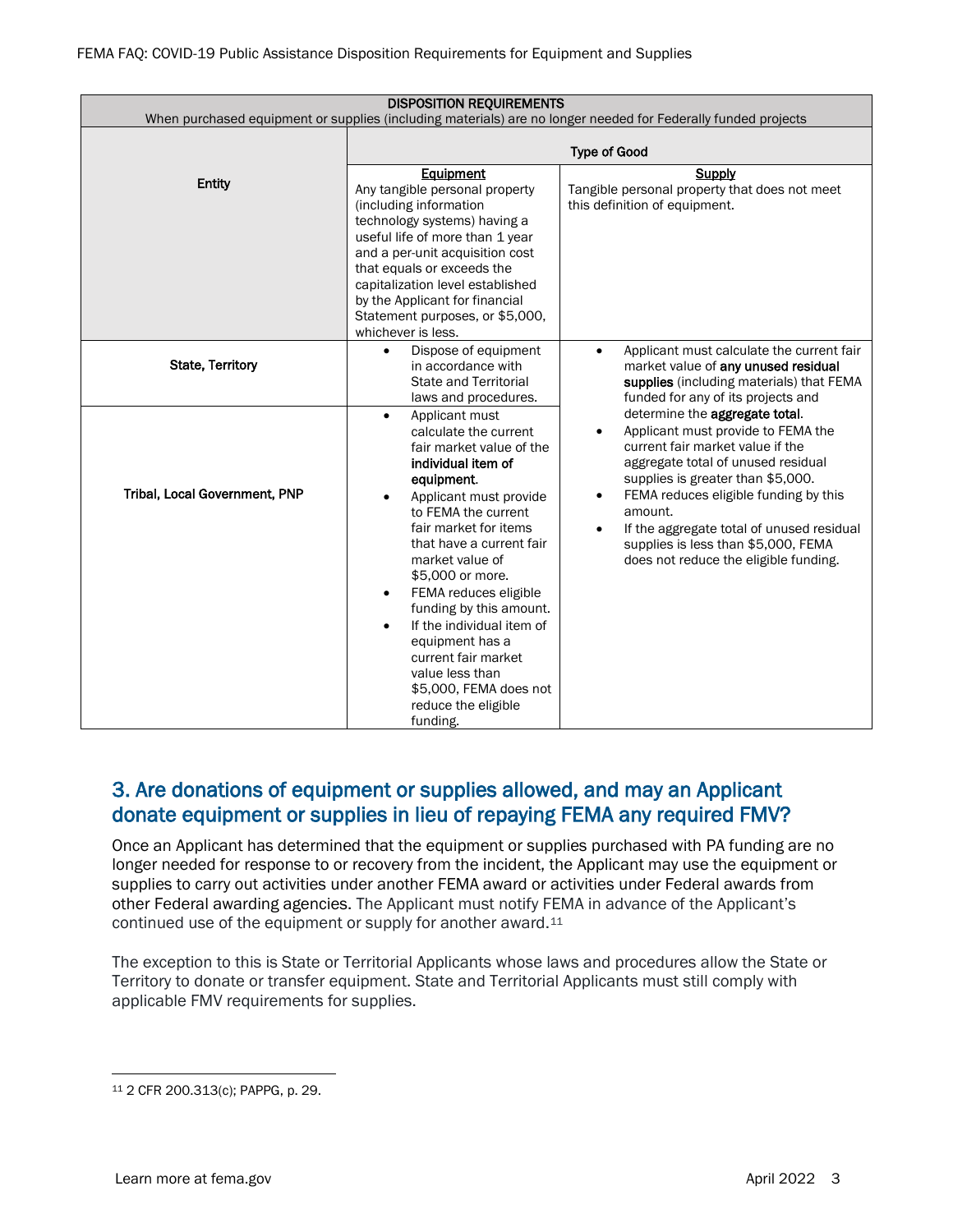Once the PA grant is closed and FEMA has reduced eligible funding by the FMV of the equipment or supplies, as applicable, FEMA has no interest in whether the equipment or supplies is retained, sold, donated, or transferred.

## 4. If Applicants are not able to sell, or donate equipment or supplies, are overhead costs for maintenance eligible?

Costs for maintenance/storage of equipment or supplies may be eligible prior to whichever occurs first: the project is complete, or the project period of performance deadline has passed without an extension. Beyond these timeframes, costs to maintain/store equipment or supplies that an Applicant retains are not eligible.

# 5. What are the appropriate methods of determining Fair Market Value (FMV)?

For large projects, FMV is evaluated at closeout. For small projects, FMV is addressed during the formulation of the project. FEMA currently utilizes three (3) options for assessing the FMV of an equipment or supply:

(1) Relying on a documented assessment from the Applicant;

(2) Obtaining spot quotes for the item from three vendors in the secondary market; or,

(3) For equipment: applying depreciation to the item's initial value based on its Modified Accelerated Cost Recovery System (MACRS) asset class, utilizing straight-line depreciation or the declining balance (DB) method, as specified below.

FEMA will use the following depreciation methods when determining FMV:

- Supplies: Straight-line depreciation<sup>12</sup>, and
- Equipment: The 150% declining balance (DB) method.<sup>[13](#page-3-1)</sup>

There may be many factors that affect FMV (e.g., market flooding, items purchased under an expired Emergency Use Authorization, chain of custody issues for sensitive equipment). Applicants must still determine the FMV of the items. In evaluating FMV, factors to consider may include whether there are alternate uses, such as expired masks that may no longer be used in medical settings but may be used in other settings, or supplies that have no value, such as expired medications.

<span id="page-3-0"></span><sup>12</sup> Value of an asset is reduced uniformly over each period until reaches its residual value.

<span id="page-3-1"></span><sup>13</sup> Accelerated depreciation method in which the depreciation expense declines with age of the fixed asset.